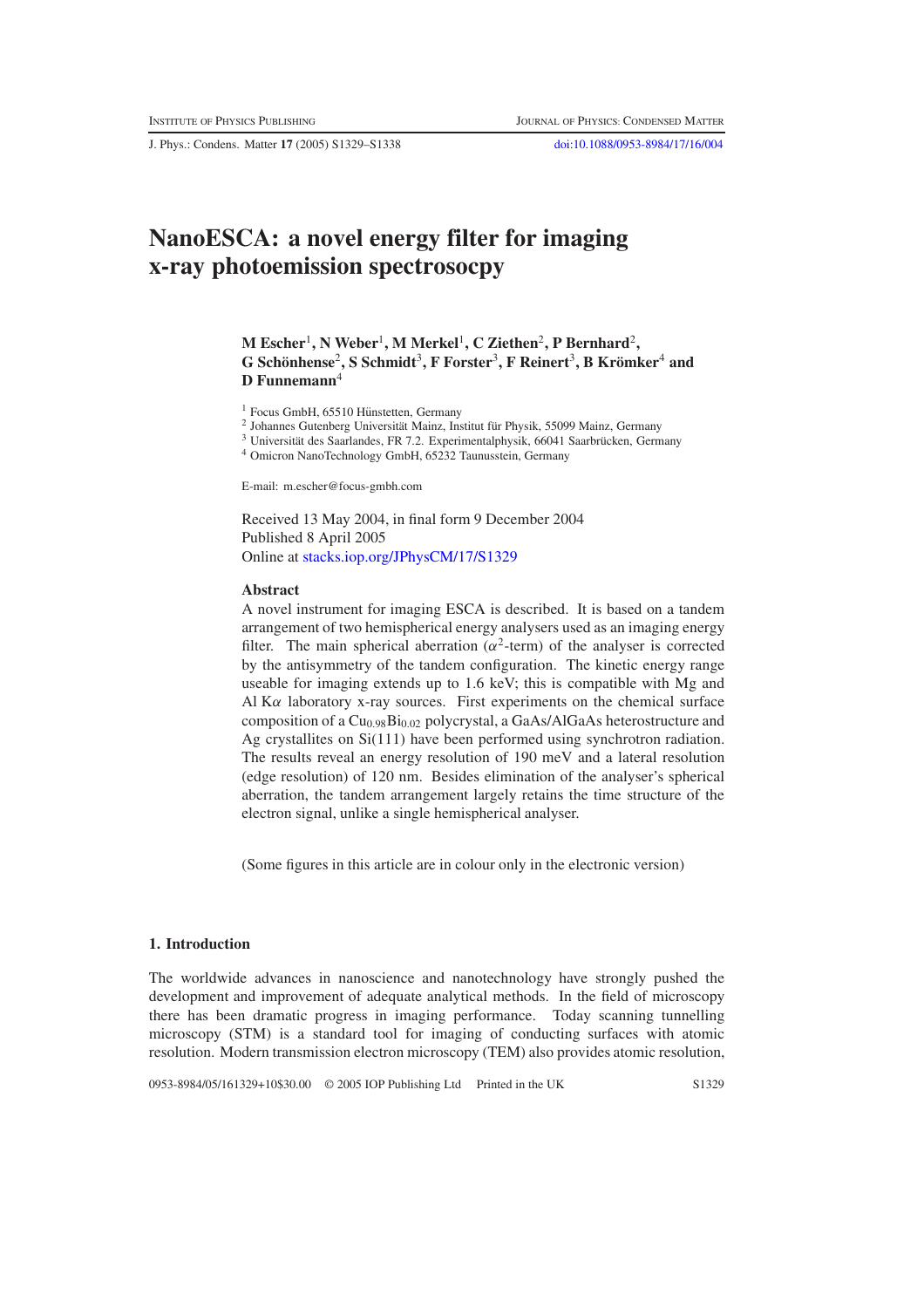and aberration correction [1] paves the way to 'sub-Å resolution' in the future [2]. Less progress has been achieved in the field of nanospectroscopy. X-ray fluorescence (EDX) or Auger microprobes in scanning electron microscopy reached their principal limits several years ago. Their lateral and depth resolution is limited by electron scattering processes (blooming) within the surface region of the sample. Further restrictions are the low x-ray fluorescence yield and the low signal-to-background ratio of electron-excited Auger spectroscopy.

The spectroscopic mode of STM works very well within a few electronvolts from the Fermi edge [3], but gives no access to core levels, being the 'fingerprint' of elements and their chemical environment in a compound. Energy-filtered TEM does give access to core levels via electron energy loss spectroscopy (EELS) yielding the electron loss near-edge structure. The performance of this technique is very high for specimens with good crystalline order being sufficiently thin to transmit the electron beam. 3D nanodevices can only be studied when thin samples are cut out exactly at the position of interest. For a fast control during a wafer production, chemical surface reactions on a catalyst, etc, spectroscopic TEM is not suitable. Obviously, there is still a strong need for other powerful tools for non-destructive chemical nanoanalysis of surfaces of thick specimens.

Looking at the problem with the eyes of a spectroscopist, we find x-ray induced photoelectron spectroscopy the most powerful technique, named electron spectroscopy for chemical analysis (ESCA). Established in the 1960s by Siegbahn *et al* [4], ESCA comprises xray photoemission spectroscopy (XPS) and x-ray excited Auger electron spectroscopy (AES). Characteristic x-ray lines (often Mg K $\alpha$  at 1253.6 eV or Al K $\alpha$  at 1486.6 eV) from watercooled anodes (fixed or rotating) or monochromatized synchrotron radiation are used to excite photoelectrons and Auger electrons. Energy analysis of the electrons yields the core level binding energies. This facilitates a fingerprint-like detection of elements and their chemical states in compounds. Corresponding spectra of all elements (except H, He and the heavier transuranium elements) and many compounds have been tabulated (e.g. [5]). This makes the interpretation of spectra easy and reliable and allows for a quantitative analysis with reasonable accuracy down to 4–5 at.% [6]. It is near at hand that the combination of ESCA with microscopy provides an attractive surface analytical tool.

There have been several approaches to combine ESCA with lateral resolution. A straightforward way is to focus the x-ray beam in a small spot and scan the surface, taking spectra at each point. This concept is used in variouslaboratories (e.g. [7]) and in a commercial instrument [8]. The alternative way is parallel image acquisition via a magnifying lens system and an imaging energy analyser. This approach provides both a higher data acquisition rate and the possibility to take energy-filtered images at selected XPS lines and in real time.

Early commercial solutions [9–11] added an imaging lens to a hemispherical energy analyser; later designs [12–14] started from proven electron microscopes that were complemented by energy analysers with good imaging capabilities. A fully aberration corrected instrument is under construction and test [15].

In order to fully exploit the potential of ESCA in an electron microscope, the energy range accessible with Mg or Al K $\alpha$  radiation should not be restricted. This poses a high challenge to the electron optical design because Liouville's theorem prevents feeding a large-solid-angle ensemble of electrons starting at 1.5 keV kinetic energy into an energy analyser operating at a pass energy of typically 100 eV or even less. In the present paper we describe a novel solution that attacks the problem of phase-space volume by aberration correction ( $\alpha^2$ -term) of the analyser. This is accomplished by the antisymmetry of a tandem configuration of two hemispherical analysers. Besides elimination of the analyser's spherical aberration the tandem set-up largely retains the time structure of the electron signal, unlike a single hemisphere. This is an important feature for future energy- and time-resolved studies.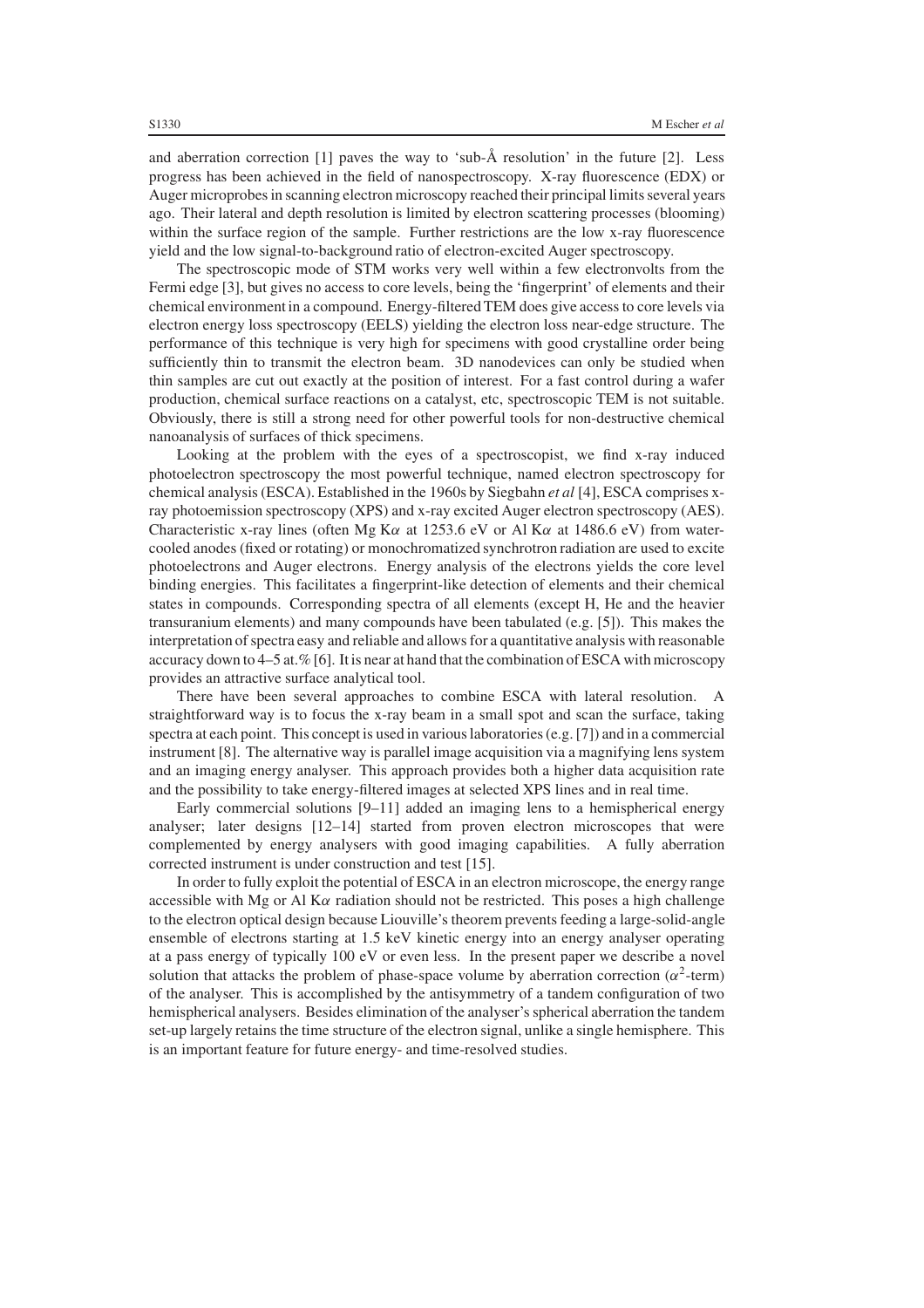

**Figure 1.** Schematic layout of the nanoESCA instrument. The three paths of the electrons are indicated: (1) PEEM-mode, (2) selected area spectroscopy, (3) energy-filtered ESCA imaging. The grey box envelops the elements of the PEEM mode.

#### **2. Description of the instrument**

#### *2.1. Basic concept*

The instrument developed—called NanoESCA—is derived from an electrostatic photoemission electron microscope (PEEM) column and a twin hemispherical energy analyser (HSA). Figure 1 shows a schematic view of the electron optical layout. The path of the electrons for the three modes of operation are indicated: (1) direct non-energy-filtered PEEM imaging, (2) selected area spectroscopy and (3) energy-filtered ESCA imaging for kinetic energies up to 1.6 keV.

The PEEM column is used as the entrance lens of the analyser. It consists of an immersion objective lens with exchangeable and adjustable contrast apertures, an electrostatic octopole stigmator and two projective lenses. A continuously adjustable iris aperture in the first intermediate image plane is used to select a defined field of view for selected area spectroscopy. The field of view can be chosen and defined in size and position using the direct PEEM imaging mode. The projective lenses are either used to project the first intermediate image onto the screen for direct non-energy-filtered imaging or to adapt the electron beam to the pass energy of the analyser.

The analyser of the nanoESCA (called the imaging double energy analyser, IDEA) is a new development [16] essentially consisting of two hemispherical analysers. The action of the two hemispheres is illustrated in figure 2. In the spherical electrostatic field, similarly to planetary motion (Kepler ellipses), the trajectories of the electrons coincide after a complete revolution, independent of the start energy and start angle, i.e. a perfect achromatic image without aberrations is generated. The second half of the elliptical orbit compensates the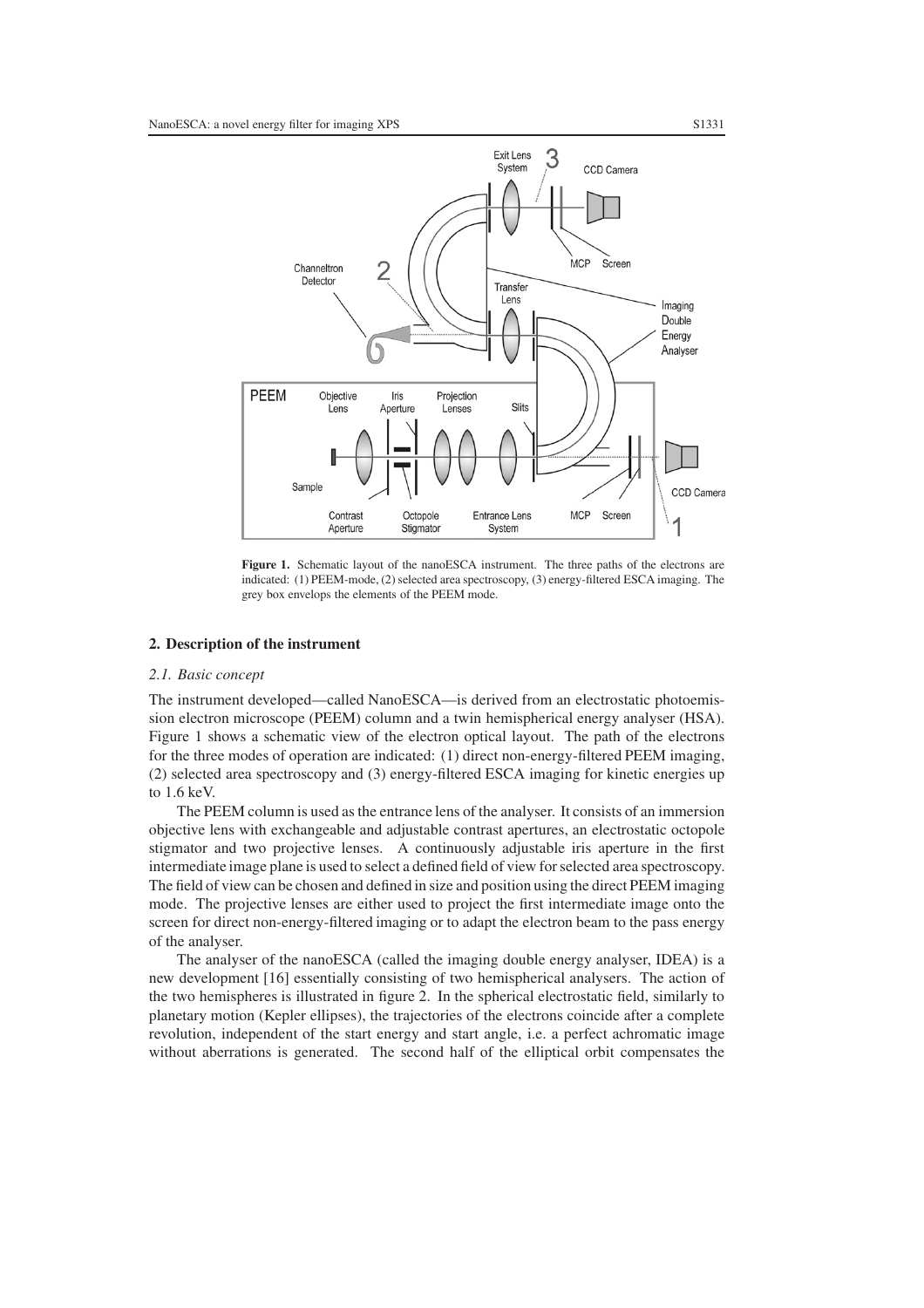

**Figure 2.** Schematic illustration of the basic design idea for the imaging double energy analyser. The different schematic particle trajectories are drawn for the same kinetic start energies.

aberrations of the first half. After 180◦ revolution the largest dispersion occurs. Here the energy selecting slit is placed. The problem of this—so far theoretical—model is the transport of electrons into and out of the inner and outer spheres, as they block the space for the entrance lens and the detector. To solve this task we divided the spherical field into two halves, mirrored the second and removed it from the first. A transfer lens images the electrons leaving the first hemisphere onto the entrance of the second hemisphere.

For selected area spectroscopy the deflection field of the second hemisphere is switched off. The electrons then are focused by the transfer lens into a channeltron detector. With this detector quantitative spectra suitable for ESCA analysis can be obtained, without the uncertainty of image conversion by the channelplate–screen–camera assembly.

The good lateral resolution of the microscope is accomplished by the immersion objective lens, which consists of a sample near ground potential and an extractor anode that is kept at up to 16 kV. The electrons decelerate towards the column, in contrast to other cathode lenses where the drift energy of the electrons in the column equals the extractor energy [17]. We found that the combined error due to spherical and chromatic aberrations can also be minimized for a column potential of about 8% of the extracting voltage. This has the advantage that for spectroscopic imaging a large part of the deceleration towards the analyser's pass energy is already done by the objective lens while maintaining the advantage of a high accelerating field with small aberrations. The theoretical resolution limit of our cathode lens is about 10 nm for non-energy-filtered threshold emission. We will show below that a low pass energy is an advantage for the imaging with good spatial and energy resolution and with high transmission. A typical pass energy for the nanoESCA instrument is 100 eV or below. For this pass energy a deceleration of about one order of magnitude via the projective lenses is sufficient, and this can be easily accomplished over a large range of magnifications.

# *2.2. Imaging mode: IDEA compared with HSA*

The energy resolution of the IDEA analyser is defined by the slit at the exit of the first hemisphere and therefore is identical to the energy resolution of a single HSA with the same radius. The energy resolution  $\Delta E$  at a pass energy  $E_{\text{pass}}$  of an HSA with mean path radius R can be written as

$$
\Delta E = E_{\text{pass}} \left( \frac{d}{2R} + \alpha^2 \right),\tag{1}
$$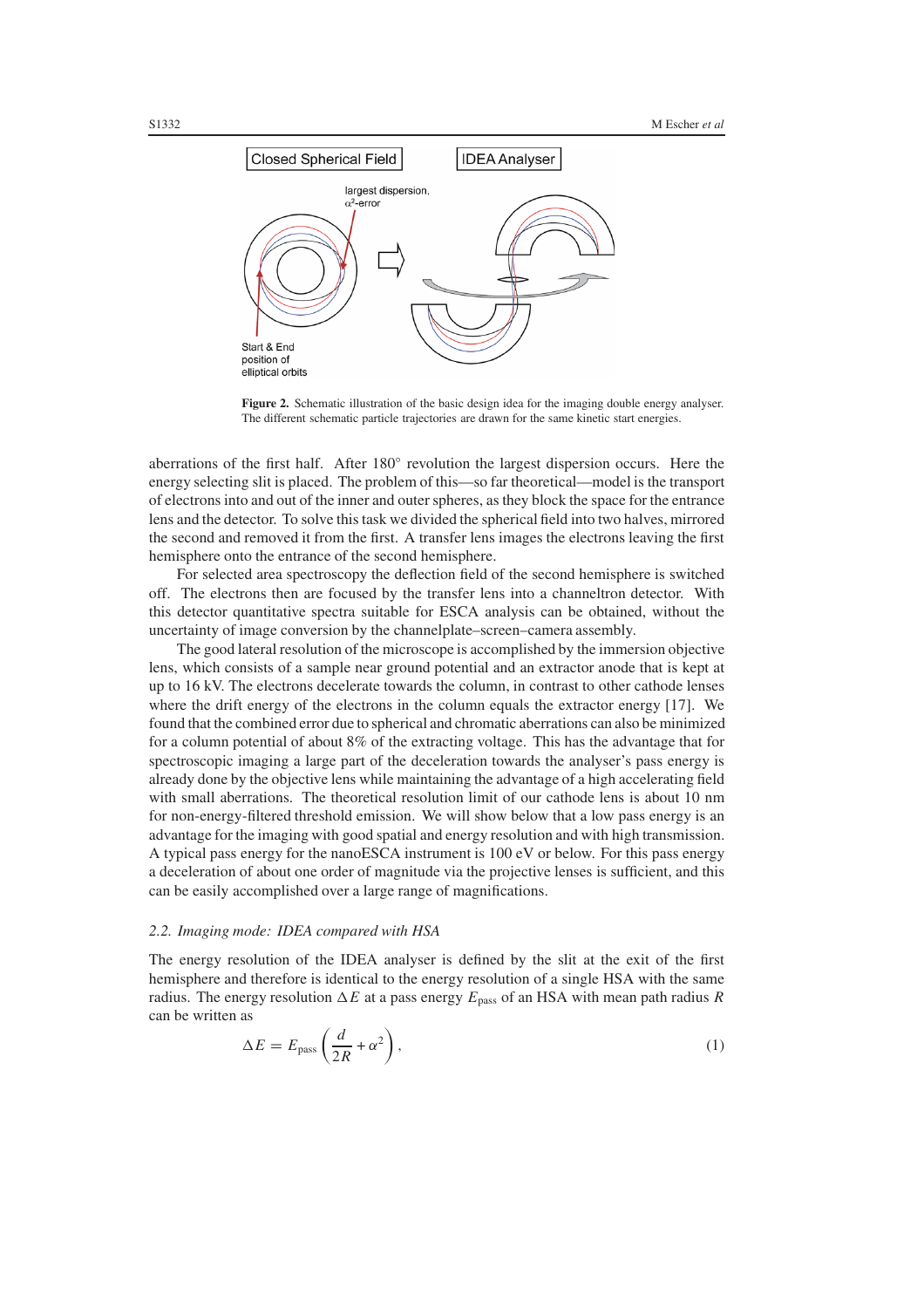

Figure 3. Calculated pass energy dependence of the lateral resolution of an energy-filtered image, comparing the nanoESCA with the HSA resolution at different energy resolutions d*E*. The starting energy is  $E_{\text{kin}} = 100$  eV. The HSA contribution results from the  $\alpha^2$ -term in equation (1).

where *d* is the slit width and  $\alpha$  is the maximum angle of electrons with respect to the optical axis. The  $\alpha^2$ -term can be regarded as the spherical aberration of the analyser's dispersion. A good energy resolution  $\Delta E$  requires either a small pass energy  $E_{\text{pass}}$  or a small slit width *d*, providing the  $\alpha^2$ -term is small enough. Which of the two terms should be minimized preferably can be decided by discussing the transmission of the system. Neglecting all higher order terms, the accepted phase space in dispersive direction at the entrance slit (or the linear transmission of the HSA) can be written with help of equation (1):

$$
T_d \propto \sqrt{E_{\text{pass}}} \alpha d = \frac{\Delta E}{\sqrt{E_{\text{pass}}}} \alpha 2R. \tag{2}
$$

Assuming a constant aperture angle  $\alpha$  at the analyser's entrance slit (in our configuration depending only on the contrast aperture size or the field of view), it can be seen that at a given energy resolution the transmission drops with increasing pass energies. This holds for configurations with a reciprocal image plane in the analyser's entrance as described by Tonner [12] and Coxon [9, 10] that have a coupling lens between the image plane in front of and behind the hemisphere and the entrance and exit slits. This lens maps an angular distribution in the image plane into real space coordinates at the entrance or exit plane of the analyser and vice versa. Calculating the transmission in the image plane, the coordinates can be transformed into the entrance plane of the analyser, and the focal lengths cancel out in the calculation.

We have calculated the contribution of an HSA analyser operated with coupling lenses to the image aberrations as a function of the pass energy and compared it to the IDEA that can be operated without or with coupling lenses. Assuming a spherical aberration of the coupling lenses, the analyser's transfer equation (1) gives rise to image aberrations through the  $\alpha^2$ -term.

An example for a typical setting with a large contrast aperture (70  $\mu$ m diameter) and a kinetic energy of 100 eV is shown in figure 3. Here the spherical aberration coefficient of the HSA's coupling lenses is  $C_s = 250$  mm. The dotted curve shows that within this calculation the spatial resolution of the IDEA is independent of the pass energy. In terms of the chromatic aberrations the spatial resolution of the PEEM–IDEA combination is limited by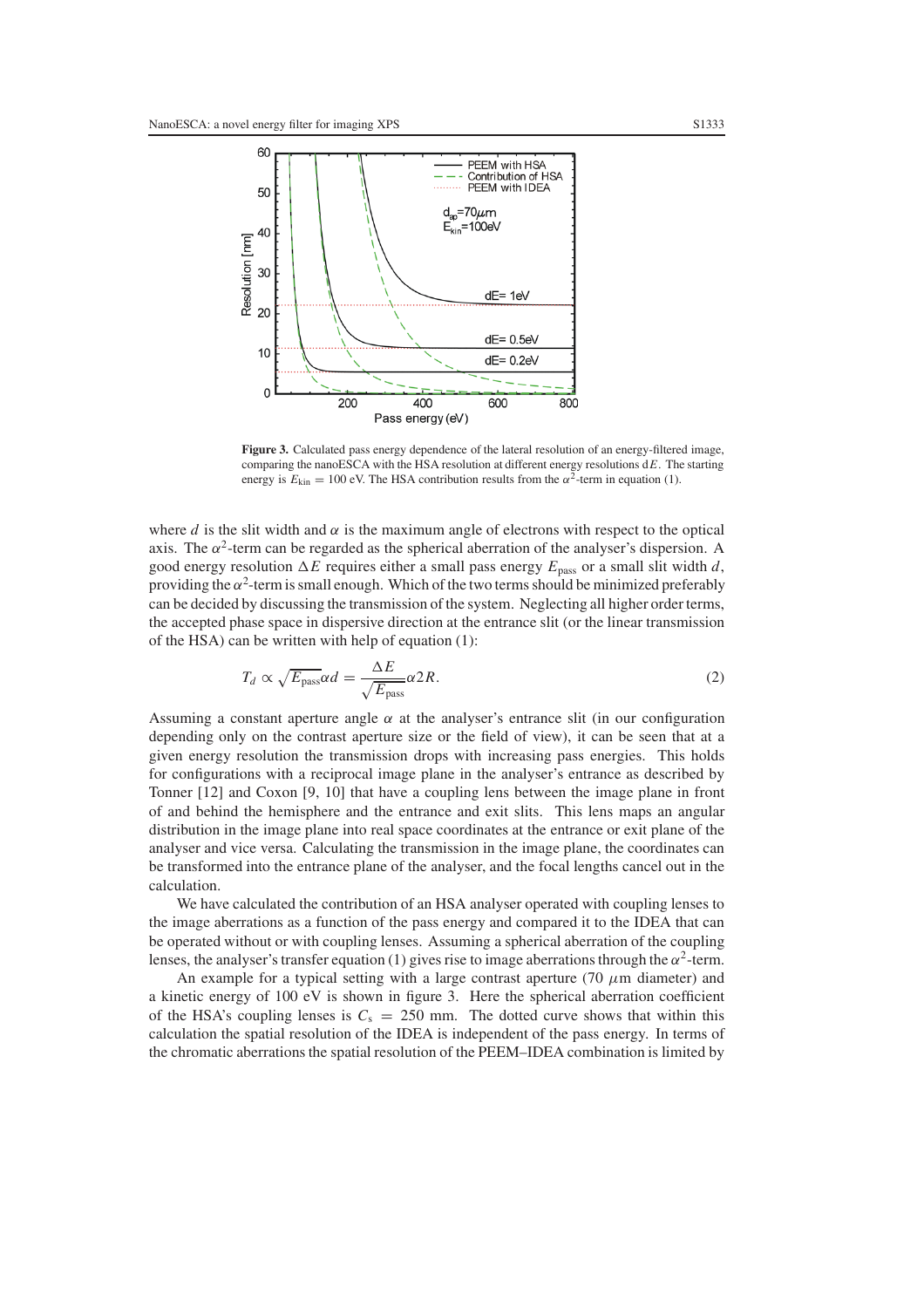

Figure 4. Spectroscopic investigations of a Cu<sub>0.98</sub>Bi<sub>0.02</sub> polycrystal. The measurements were made with 50 eV pass energy and slits of 1 mm width. Left: imaging at the Bi  $4f_{7/2}$  core-level on the grains (open dots) and on the grain boundaries (filled dots), visible bright in the Bi image. Right: Fermi edge of the same sample (dots). The analysis of the data leads to an analyser resolution of  $\Delta E_{\text{fwhm}} = 189 \text{ meV}$  (see the text).

the chromatic aberration of the PEEM lens. For a single hemispherical analyser with entrance and exit coupling lenses, the  $\alpha^2$  aberration blurs the image at low pass energies. Obviously this aberration is compensated in the IDEA configuration by the second hemisphere. For pass energies larger than 500 eV the effect becomes negligible. For high transmission a low pass energy is favourable, as we saw above. The correction of the spherical aberration of the dispersion achieved with IDEA analyser allows us to work in that region with good spatial resolution.

#### **3. Results**

#### *3.1. Spectroscopic performance*

As an example of the good spectroscopic performance we show measurements made on a  $Cu<sub>0.98</sub>Bi<sub>0.02</sub>$  polycrystal [18]. The Bi4f<sub>7/2</sub> core level and the Fermi edge (figure 4) are detected using a photon energy of  $h\nu = 600$  and 605 eV at the UE-52/SGM undulator micro-spot beamline [19] at BESSYII. The photon flux was  $3 \times 10^{12}$  photons mm<sup>-2</sup> s<sup>-1</sup> into a spot of about 300  $\mu$ m FWHM as was measured with the nanoESCA. The pass energy of the analyser was 50 eV; the slit width at entrance and exit was 1 mm. The acquisition time for one image was 60 s, and it was 20 s for the Fermi-edge measurements. In an image series taken at binding energies around the Bi  $4f_{7/2}$  XPS line (the upper left of figure 4 shows the image taken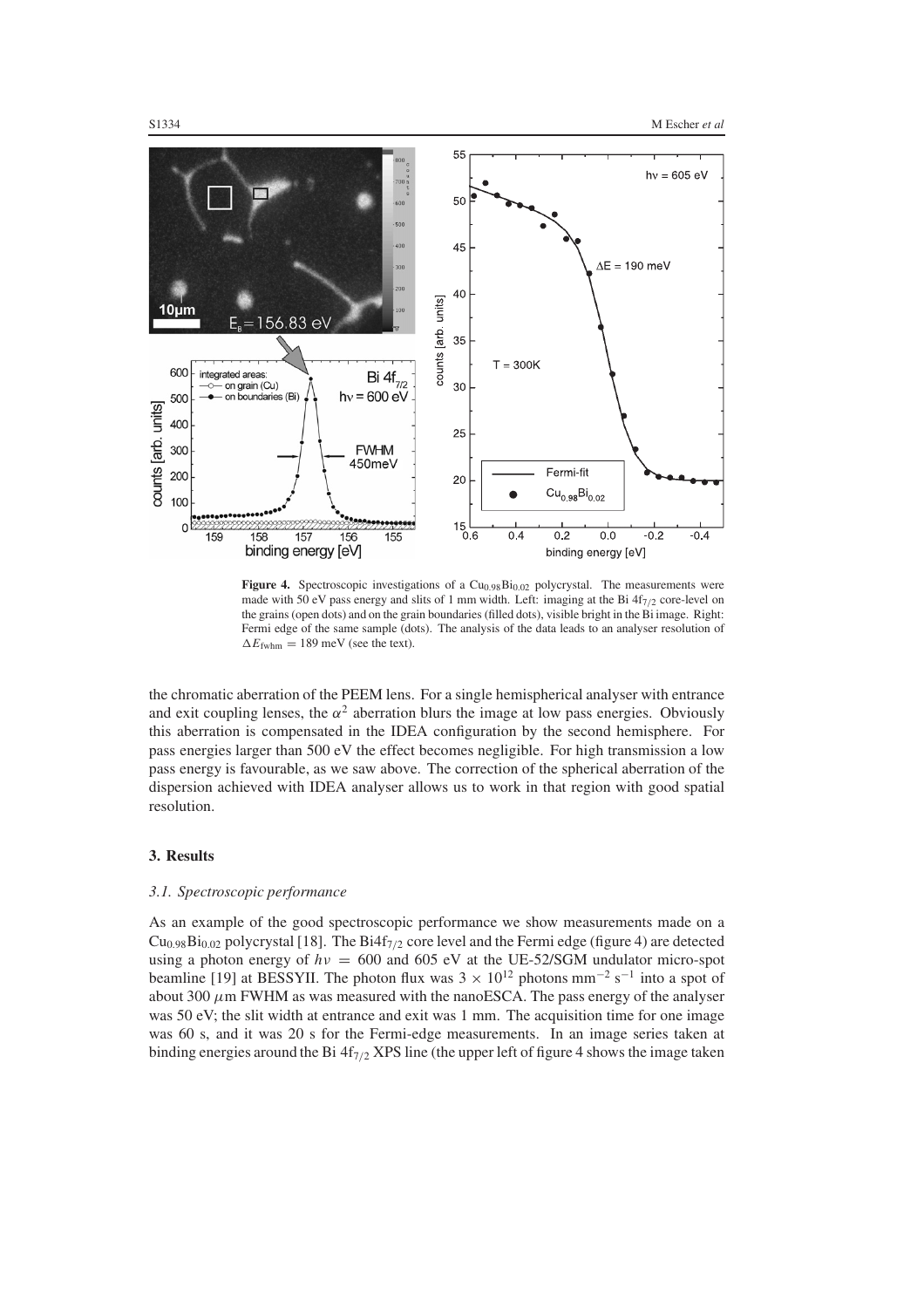

**Figure 5.** Left: GaAs/Al(0.65)Ga(0.35)As heterostructure imaged at the Al 2p core level  $(hv = 120 \text{ eV})$ , pass energy 100 eV). Right: intensity profile over the area indicated on the left.

at  $E_B = 156.83$  eV) only the grain boundaries appear bright. The measurement shows the segregated Bi located in the grain boundaries of the Cu grains of the crystal whereas only very small Bi concentration is detected on the Cu grains themselves. This low background intensity demonstrates the capability of the instrument for spectroscopic imaging.

The measurement revealed that Bi segregates to the boundaries between the Cu grains of the crystal; no Bi concentration was detected on the Cu grains. This low background intensity demonstrates the capability of the instrument for spectroscopic imaging. In the image taken at the Bi  $4f_{7/2}$  XPS line (upper left), only the grain boundaries appear bright. The energy resolution of the measurements was determined by measuring the Fermi edge at room temperature. The measured energy width of  $\Delta E_{\text{exp}} = 230 \text{ meV}$  (12%–88% rise) consists of three intrinsic widths: the thermal width of the Fermi edge at room temperature (about  $4k_BT \approx 102$  meV), the photon bandwidth of the synchrotron beamline ( $\Gamma_{Ph} = 80$  meV, [20]), and the analyser's energy resolution  $\Delta E$ . For simplicity, we fit the measured Fermi edge by an effective Fermi–Dirac distribution plus linear background. One of the fit parameters is a pseudo-temperature  $T_m$  which gives the experimental width  $\Delta E_{\rm exp} = 4k_B T_m$  of the Fermi edge including thermal and instrumental broadenings. From this experimental width, the energy resolution can be extracted in a simple and sufficiently accurate way to be  $\Delta E = \sqrt{(4k_B T_m)^2 - \Gamma_{\text{Ph}}^2 - (4k_B T)^2} = 190 \text{ meV}$  [21]. This measured energy resolution is even better than the value calculated using equation (1), as the PEEM lens forms a virtual slit at the analyser's entrance which is smaller than 1 mm.

#### *3.2. Spatial resolution with synchrotron excitation*

As a test structure for the spatial resolution imaging electrons of an XPS line we used a GaAs/Al<sub>0.65</sub>Ga<sub>0.35</sub>As heterostructure [22]. The sample consists of alternating layers of different thicknesses that are cut and polished perpendicular to the layers. Before the measurement the sample was cleaned by Ar-ion sputtering. With an excitation energy of *hv* = 120 eV and about 10<sup>12</sup> photons mm<sup>−2</sup> s<sup>−1</sup> we imaged the Al 2p core level at a kinetic energy of 44 eV. The pass energy of the analyser was 100 eV for these measurements. Figure 5 shows an image of the sample and an intensity scan across the area indicated. The acquisition time was 300 s.

The 500 nm wide line at the left-hand side gives a very high contrast of about 88% of the Al 2p-intensity with respect to the background intensity taken far away from the Al features.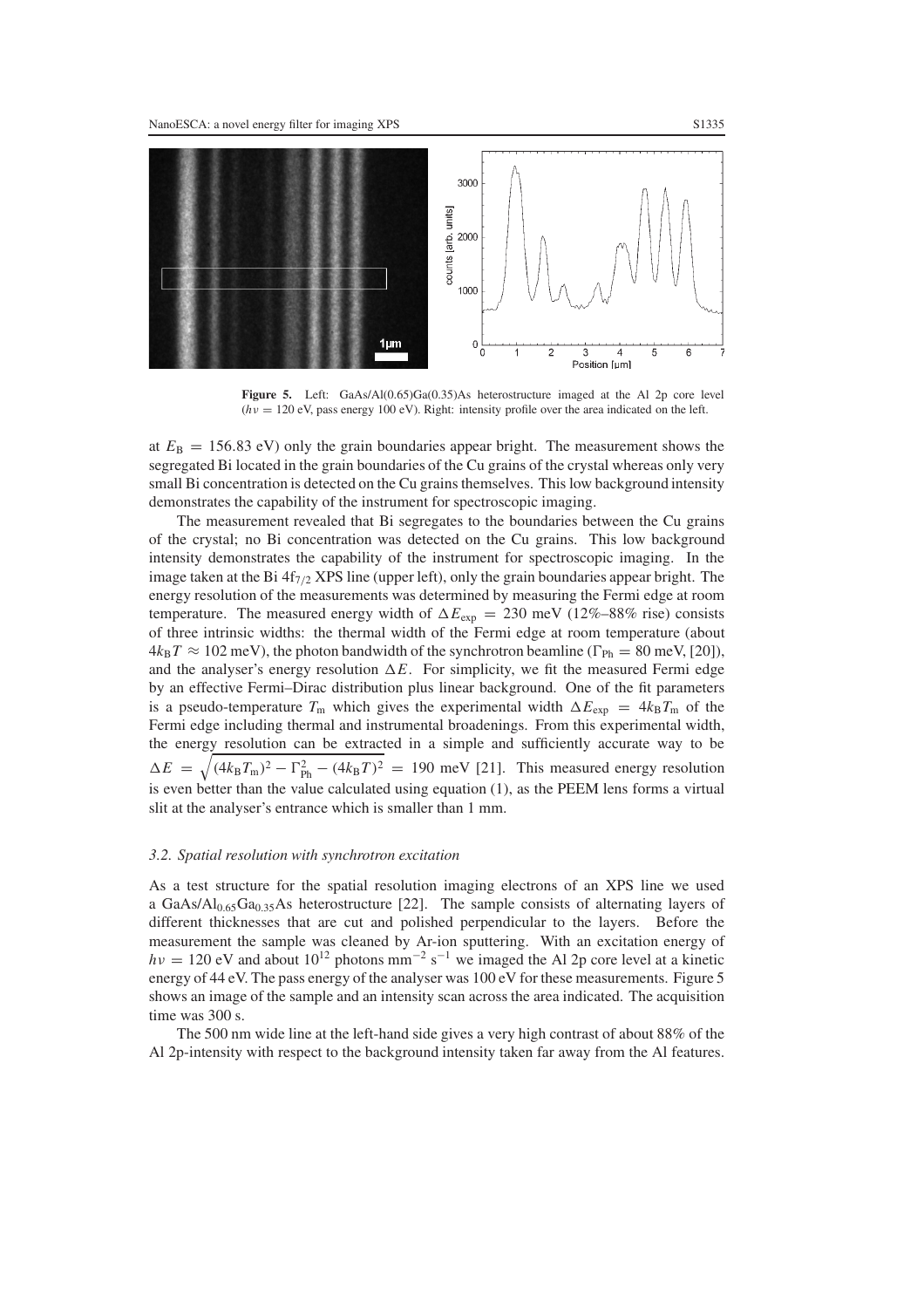

Figure 6. Ag crystallites on Si(111) imaged with direct PEEM mode (left) and energy-filtered imaging (right). The energy-filtered image shows no deterioration due to the energy filtering but a higher contrast. The PEEM image is assembled of two images with different contrast aperture positions. The image acquisition time was 6 s in both the energy-filtered and unfiltered modes.

Alternating 300 nm wide lines separated by 300 nm spaces, which appear at the right-hand side of the image, are resolved with a contrast of  $58 \pm 3\%$  and an edge resolution of 120 nm (intensity rise from 16% to 84%). Isolated 50 nm wide lines are clearly distinguishable from the background intensity. The data have been taken with no vibrational damping of the instrument and therefore mechanical vibrations in the synchrotron environment are supposed to be the limiting factor for lateral resolution at the current state of development.

## *3.3. Comparison of energy-filtered and non-energy-filtered imaging*

We compared the PEEM mode and the energy-filtered imaging mode using an Hg high-pressure UV lamp working in the threshold excitation regime. The sample was Ag crystallites on an  $Si(111)$  surface. Ag was deposited by e-beam evaporation on a clean  $Si(111)$  surface kept at elevated temperature (*T* about 500 K) *ex situ*. At the given conditions the Ag dots showed a width of typically some 100 nm to some microns. The size of the dots was calibrated using scanning electron microscopy (SEM) prior to the PEEM measurements.

Figure 6 shows a comparison of images taken in the two modes (1 and 3 in figure 1) with a comparable field of view. The Ag dots appear bright on the darker Si substrate. The Si substrate has no uniform intensity as seen with the SEM; a wide wavy line running from top to bottom of the images and some smaller lines running diagonally from the lower left side across the sample can be assigned to terrace edges corresponding to multi-atomic steps. The terrace edges appear bright or dark depending on position of the contrast aperture used. This is seen in the PEEM image that is combined from two images with different contrast aperture positions. Additionally the terrace edges are not imaged as sharply as the Ag dots. The local field at the edges is probably distorted by two effects: the topography of the edge and a different work function of the Si surface differing from the (111)-orientation. Consequently, the electron trajectories are bent and appear under a changed emission angle [23].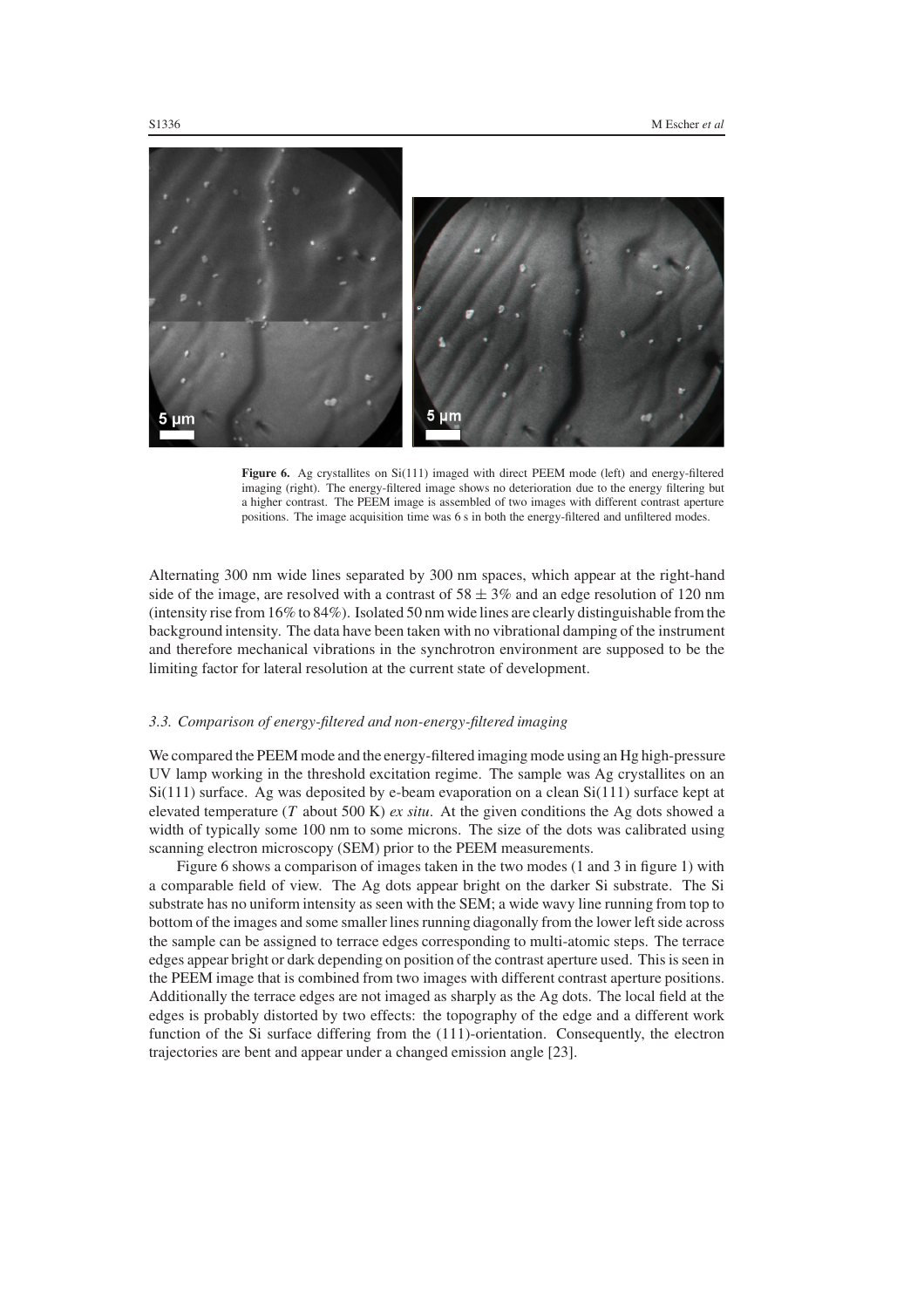The energy-filtered image (figure 6, right) was taken at an analyser pass energy of 100 eV. The kinetic energy was set to give highest intensity in the Ag dots. The image has the same quality with respect to lateral resolution and distortion-free imaging as the unfiltered PEEM image. In the energy filtered mode the resolution for this sample was 80 nm. The contrast of the Ag dots to the background is enhanced by the energy filtering. This can be explained by a lower work function of the Ag dots. Optimizing the intensity of the Ag structure, a kinetic energy was chosen close to the spectrometer cut-off at the maximum of the photoelectron distribution. Assuming a higher work function of the Si substrate, the Si appears darker as its emission lies within the spectrometer cut-off region due to the different work function. In our case it is not possible to assign definite work function differences to the surfaces imaged as they were not atomically clean due to the *ex situ* preparation. In general it is easily possible to study quantitatively work function differences and image structure using this contrast mechanism even with threshold emission.

## **4. Conclusions**

A novel approach for imaging ESCA with lateral resolution in the 100 nm range was described. In order to be compatible with the widely used Mg and Al  $K\alpha$  laboratory x-ray sources delivering photon energies of 1253.6 and 1486.6 eV, respectively, the useable kinetic energy range extends up to 1.6 keV. At such high kinetic energies, the conservation of phase-space volume (Liouville's theorem) is a serious electron optical problem. Retardation of an electron beamlet starting at 1.5 keV kinetic energy to a typical analyser pass energy of 100 eV results in an enhancement of the angular divergence by almost a factor of 4 (at constant magnification). This, in turn, deteriorates the energy resolution and imaging quality of a hemispherical analyser. Thus, the angular divergence needs to be restricted by an aperture stop in the reciprocal image plane, leading to a strong reduction of intensity. In the present tandem configuration this  $\alpha^2$ term of the spherical aberration of the analyser is eliminated due to the antisymmetry of the tandem configuration of two identical analysers.

The entrance lens is based on an electrostatic photoemission electron microscope column with integrated sample stage. A standard sample holder (OMICRON type) facilitates easy and fastsample exchange. Non-energy-filtered PEEM imaging is easily accomplished by switching off the analyser potentials ('straight-through-mode'). Another mode of operation is selectedarea microspectroscopy, facilitated by switching off the second hemispherical analyser and using a channeltron electron detector behind the exit of the first analyser.

First test operation of the instrument employed synchrotron radiation at the UE-52/SGM Undulator beamline at BESSY II. An analyser resolution of 190 meV has been determined at a photon energy of 60[5](#page-8-0) eV. $5$  The spatial resolution has been measured using a semiconductor heterostructure yielding an edge resolution of 120 nm. Both values will certainly be improved in the future by more optimized settings of the electron optics and by eliminating mechanical vibrations. The imaging quality of the analyser has been tested in threshold photoemission using a Hg high-pressure UV lamp. Ag crystallites on Si(111) grown by e-beam deposition at elevated temperature showed a higher contrast and no reduction in lateral resolution in the energy-filtered images as compared to the non-filtered image of the same sample position. This result ensured that no visible image deterioration and no distortion occurred upon energy filtering.

Besides its capability of energy-resolved imaging on a selected XPS-line (imaging ESCA), the instrument strongly improves the resolution in synchrotron-radiation-based X-PEEM. This

<span id="page-8-0"></span><sup>&</sup>lt;sup>5</sup> Recently, an energy resolution of 110 meV ( $12\% - 88\%$  rise) has been reached at 80 keV kinetic energy in the soft x-ray range.